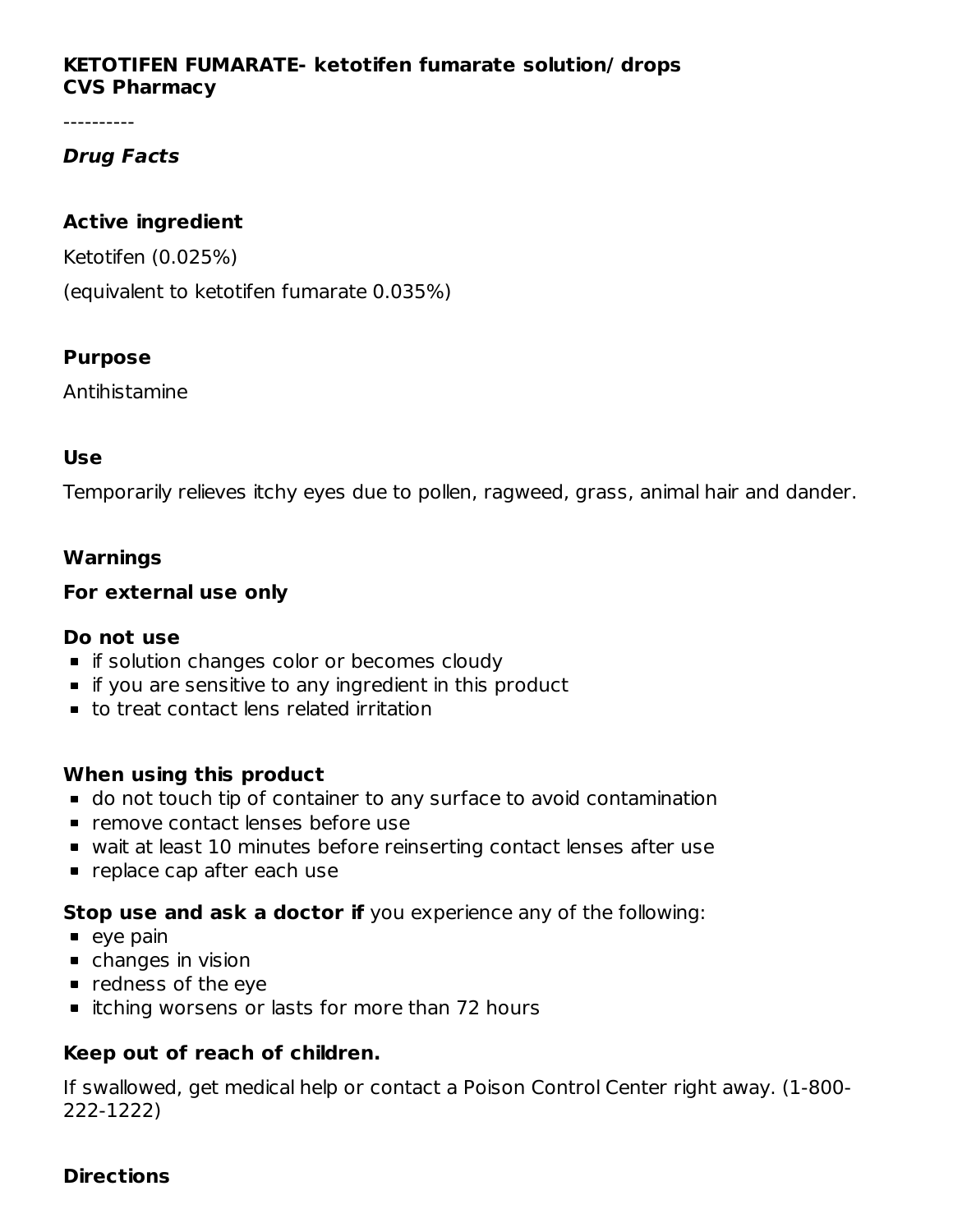- **Adults and children 3 years of age and older:** Put 1 drop in the affected eye(s) twice daily, every 8 to 12 hours, no more than twice per day.
- **Children under 3 years of age:** Consult a doctor.

## **Other information**

- only for use in the eye
- store at 20° to 25°C (68° to 77°F) [see USP Controlled Room Temperature]

## **Inactive ingredients**

benzalkonium chloride 0.01%, glycerin, water for injection. May contain hydrochloric acid and/or sodium hydroxide (to adjust pH).

## **Questions or comments?**

1-800-579-8327

Serious side effects associated with use of this product may be reported to this number

Principal Display Panel Text for Container Label:

 $\textsf{CVS}$  Healthm Logo NDC 59779-330-01

Allergy Eye Drops

KETOTIFEN FUMARATE

OPHTHALMIC SOLUTION 0.035%

ANTIHISTAMINE EYE DROPS

STERILE

10 mL (0.34 FL OZ)



Principal Display Panel Text for Carton Label: CVS Health $\scriptstyle\rm\scriptstyle m$  Logo Compare to the active ingredient in Alaway ®\*NDC 59779-330-01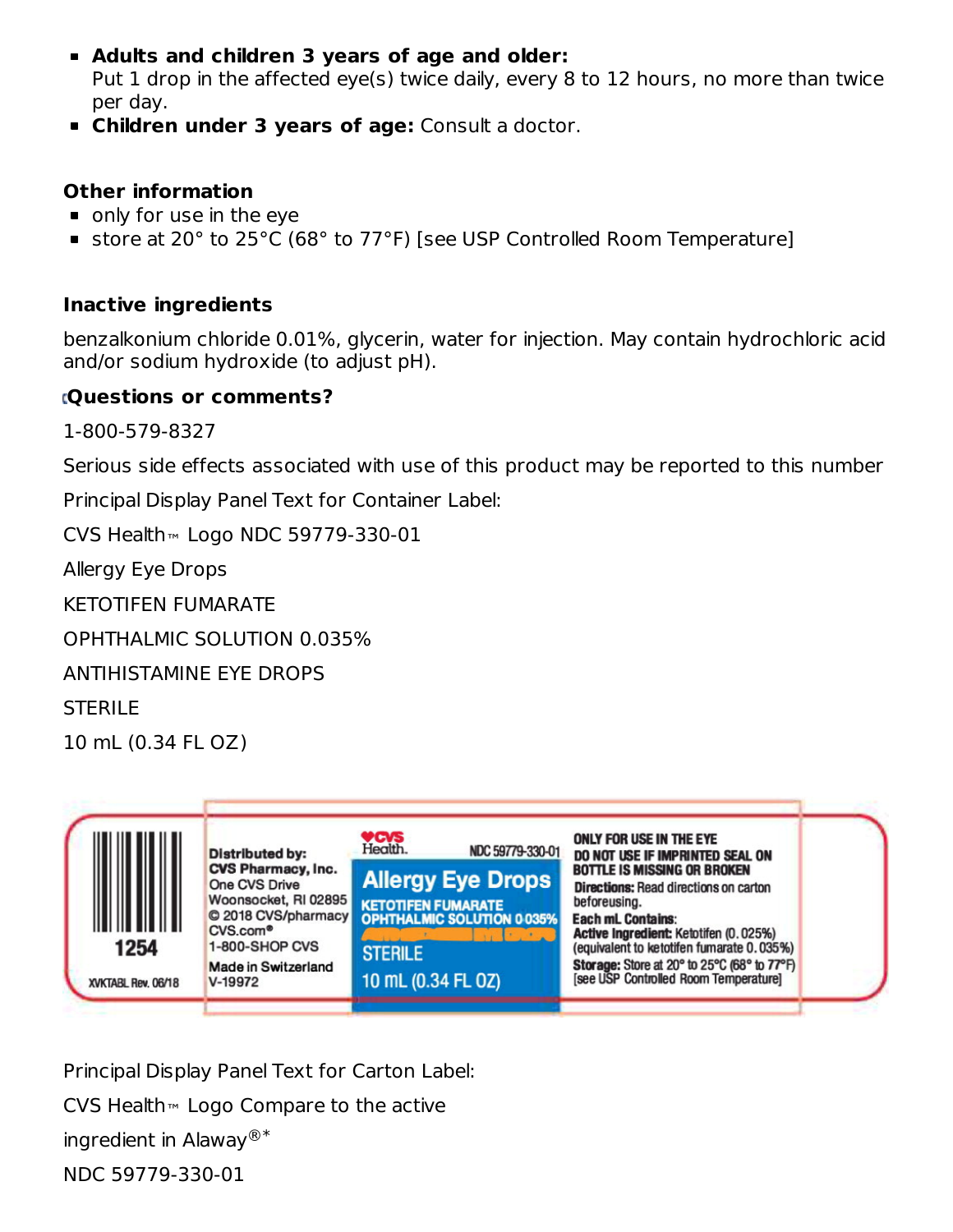Contains the drug Ketotifen Fumarate Allergy Eye Drops KETOTIFEN FUMARATE OPHTHALMIC SOLUTION 0.035% ANTIHISTAMINE EYE DROPS Works in minutes • Original prescription strength • For ages 3 years & older • Relief for itchy eyes • 60-day supply GET UP TO 12 **HOURS** ITCH RELIEF Actual Product Size on Side Panel STERILE 10 mL (0.34 FL OZ)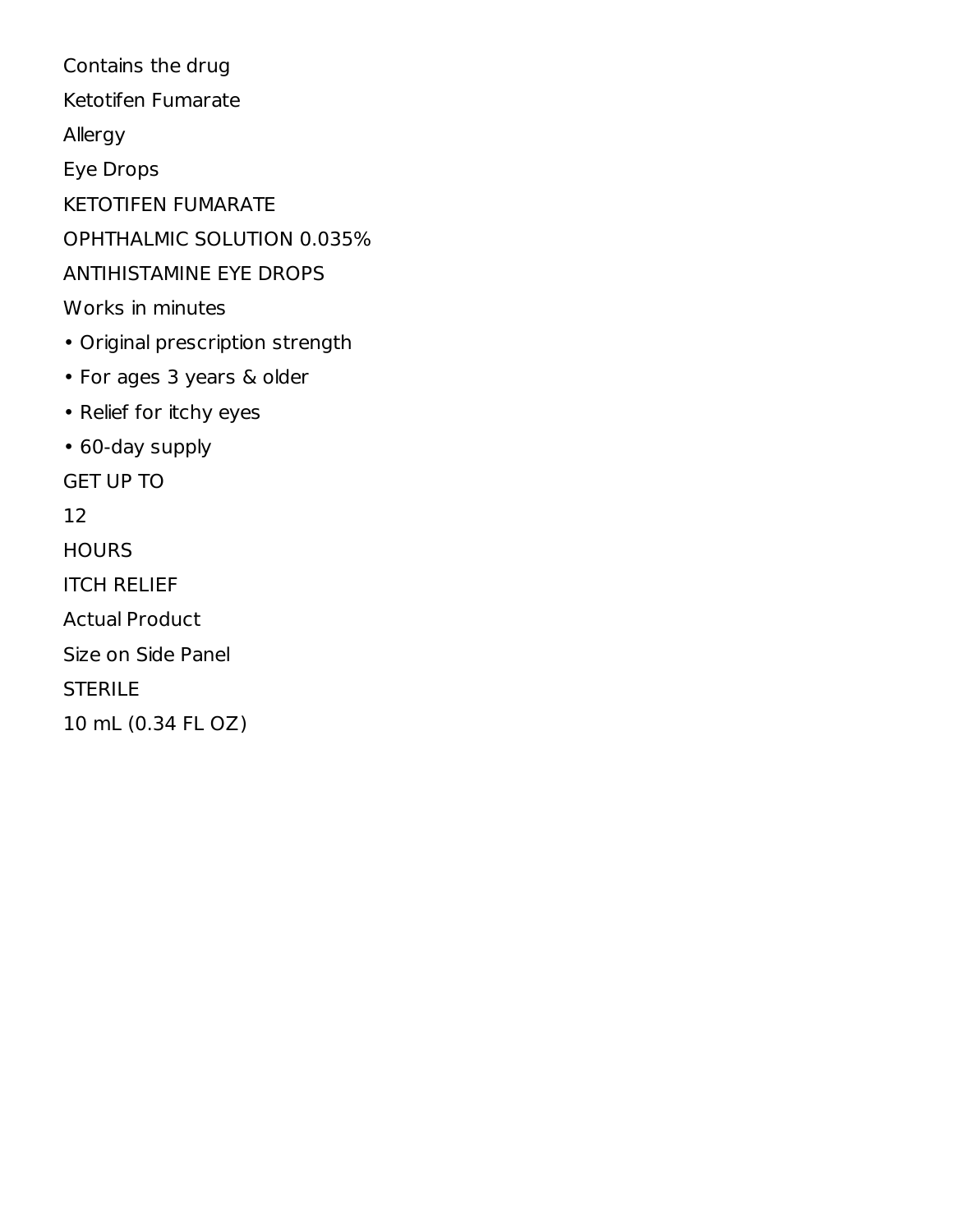

| <b>KETOTIFEN FUMARATE</b><br>ketotifen fumarate solution/ drops            |                   |                           |           |                     |
|----------------------------------------------------------------------------|-------------------|---------------------------|-----------|---------------------|
| <b>Product Information</b>                                                 |                   |                           |           |                     |
| <b>Product Type</b>                                                        | HUMAN OTC DRUG    | <b>Item Code (Source)</b> |           | NDC:59779-330       |
| <b>Route of Administration</b>                                             | <b>OPHTHALMIC</b> |                           |           |                     |
|                                                                            |                   |                           |           |                     |
| <b>Active Ingredient/Active Moiety</b>                                     |                   |                           |           |                     |
| <b>Ingredient Name</b><br><b>Basis of Strength</b>                         |                   |                           |           | <b>Strength</b>     |
| <b>ketotifen fumarate</b> (UNII: HBD503WORO) (Ketotifen - UNII:X49220T18G) |                   |                           | Ketotifen | $0.35$ mg in $1$ mL |